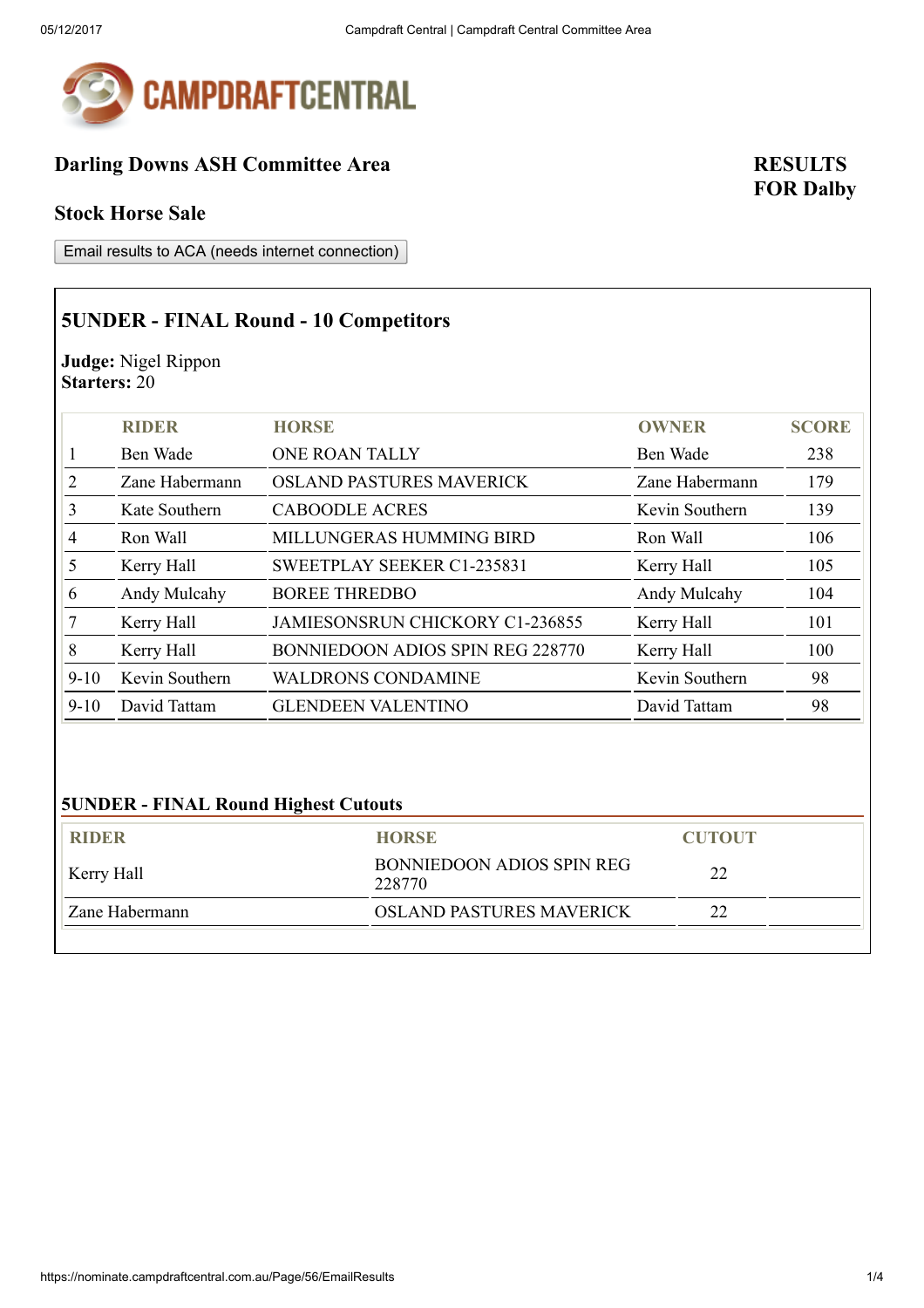# 6OVER - Final Round - 10 Competitors

Judge: Nigel Rippon Starters: 57

|    | <b>RIDER</b>       | <b>HORSE</b>             | <b>OWNER</b>         | <b>SCORE</b> |
|----|--------------------|--------------------------|----------------------|--------------|
|    | Jim Daley          | <b>COOLUM IMAGE</b>      | Wayne Dennien        | 267          |
| 2  | Andy Mulcahy       | <b>GATTON UQ DESTINY</b> | Andy Mulcahy         | 199          |
| 3  | Mick Moran         | <b>KUNDERANG JADE</b>    | Adrian Cullen        | 176          |
| 4  | Ross Wolski        | <b>BOONARA CHICKASHA</b> | Jackie Jewell        | 174          |
| 5  | Paul McInnerney    | <b>BIRNEYS CLIX</b>      | Paul Mcinnerney      | 169          |
| 6  | Susan Mayne        | <b>KYEEMA IVY</b>        | Susan Mayne          | 168          |
|    | Kelli Christiansen | <b>BOBADIL DIVA</b>      | Paul Christiansen    | 167          |
| 8  | Danny Burling      | <b>KYEEMA KAVIAR</b>     | DR & GL Burling      | 166          |
| 9  | Dale Roberts       | PERKINS CATCHEM          | <b>Andrew Bourke</b> | 165          |
| 10 | Craig Davison      | <b>DARWINS RUBY</b>      | Craig Davison        | 163          |

### 6OVER - Final Round Highest Cutouts

| <b>RIDER</b>           | <b>HORSE</b>                 | <b>CUTOUT</b> |  |
|------------------------|------------------------------|---------------|--|
| Kevin Southern         | TAMARANG DESTINYS FACADE     | 24            |  |
| <b>Richard Pfingst</b> | KAHMOO SCRUPLES              |               |  |
| Ben Byrne              | <b>BUNGABAN BARNEY ACRES</b> | 24            |  |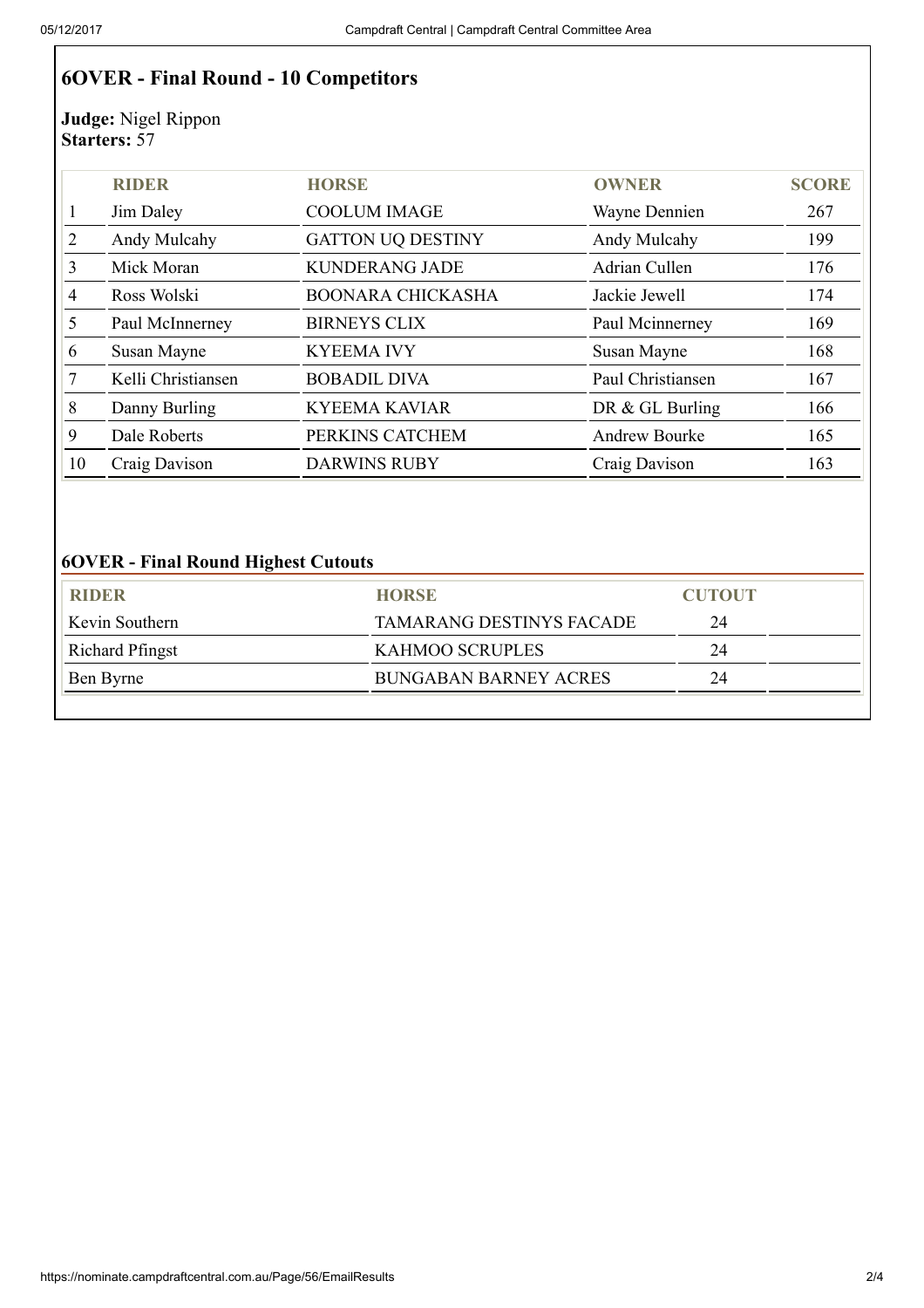# Gelding - Final Round - 10 Competitors

Judge: Nigel Rippon Starters: 29

|               | <b>RIDER</b>       | <b>HORSE</b>                 | <b>OWNER</b>           | <b>SCORE</b> |
|---------------|--------------------|------------------------------|------------------------|--------------|
|               | <b>Brett Hall</b>  | <b>JEZZBODEES OUTLAW</b>     | <b>Brett Hall</b>      | 169          |
| $\mathcal{D}$ | Paul Christiansen  | <b>STONEBROOK HARLEY</b>     | Paul Christiansen      | 159          |
| 3             | Joel Hill          | <b>BINNIA HAVACHAT</b>       | Joel Hill              | 108          |
| $4-6$         | Scott Dunlop       | <b>CROZIERS INFERNO</b>      | Scott Dunlop           | 107          |
| $4-6$         | Scott Hurley       | ROPELEY PARK BLIZZARD        | Scott Hurley           | 107          |
| $4-6$         | Andy Mulcahy       | <b>STRATTON SOLUTO</b>       | Andy Mulcahy           | 107          |
|               | Kevin Southern     | <b>ACEVIEW ACE OF HEARTS</b> | Kevin Southern         | 106          |
| $8-9$         | Serena Duncan      | <b>WOODHILL OSCAR</b>        | Ed Duncan              | 105          |
| $8-9$         | Shannon Williamson | <b>OSCAR WILD</b>            | Christopher Williamson | 105          |
| 10            | Ray Mayne          | <b>BOBADIL BAR DOC BOB</b>   | Ray Mayne              | 102          |

### Gelding - Final Round Highest Cutouts

| <b>RIDER</b>    | <b>HORSE</b>                 | <b>CUTOUT</b> |
|-----------------|------------------------------|---------------|
| Ray Mayne       | <b>BOBADIL BAR DOC BOB</b>   | 22            |
| Keiran Delforce | REDSKINS PLAYMASK            | 22            |
| Serena Duncan   | WOODHILL OSCAR               | 22            |
| Kevin Southern  | <b>ACEVIEW ACE OF HEARTS</b> | 22            |

# Open - Final Round - 11 Competitors

Judge: Paul Radke Starters: 130

|                             | <b>RIDER</b>      | <b>HORSE</b>                               | <b>OWNER</b>                       | <b>SCORE</b> |
|-----------------------------|-------------------|--------------------------------------------|------------------------------------|--------------|
| 1                           | Lance Kelehear    | <b>OSLAND PASTURES</b><br><b>CASSANOVA</b> | <b>Osland Pastures Partnership</b> | 177          |
| $\mathcal{D}_{\mathcal{L}}$ | Daniel Cheers     | <b>GLENDORA REGAL CELINE</b>               | Daniel Cheers                      | 176          |
| $3 - 5$                     | Daniel Cheers     | <b>JACPOT GRILA</b>                        | Daniel Cheers                      | 174          |
| $3 - 5$                     | Jim Daley         | <b>COOLUM IMAGE</b>                        | Wayne Dennien                      | 174          |
| $3 - 5$                     | Paul Southern     | ALTONVALE TELL ALL                         | Paul & Melissa Southern            | 174          |
| 6                           | Kevin Southern    | <b>BOBADIL JEWEL</b>                       | Kevin Southern                     | 173          |
| $7 - 8$                     | Lloyd<br>Davidson | <b>BARNETTS STELLA</b>                     | Lloyd Davidson Meagan<br>Macintosh | 172          |
| $7 - 8$                     | Tom Webster       | <b>COOLREAGH POLE DANCER</b>               | Simone Seidel                      | 172          |
| $9-$<br>11                  | Jody Crozier      | <b>VOGUE</b>                               | Jessie Crozier                     | 171          |
| $9-$                        | Aimee Olive       | <b>TALAWAHL DIVA</b>                       | Ron Kirk                           | 171          |

https://nominate.campdraftcentral.com.au/Page/56/EmailResults 3/4